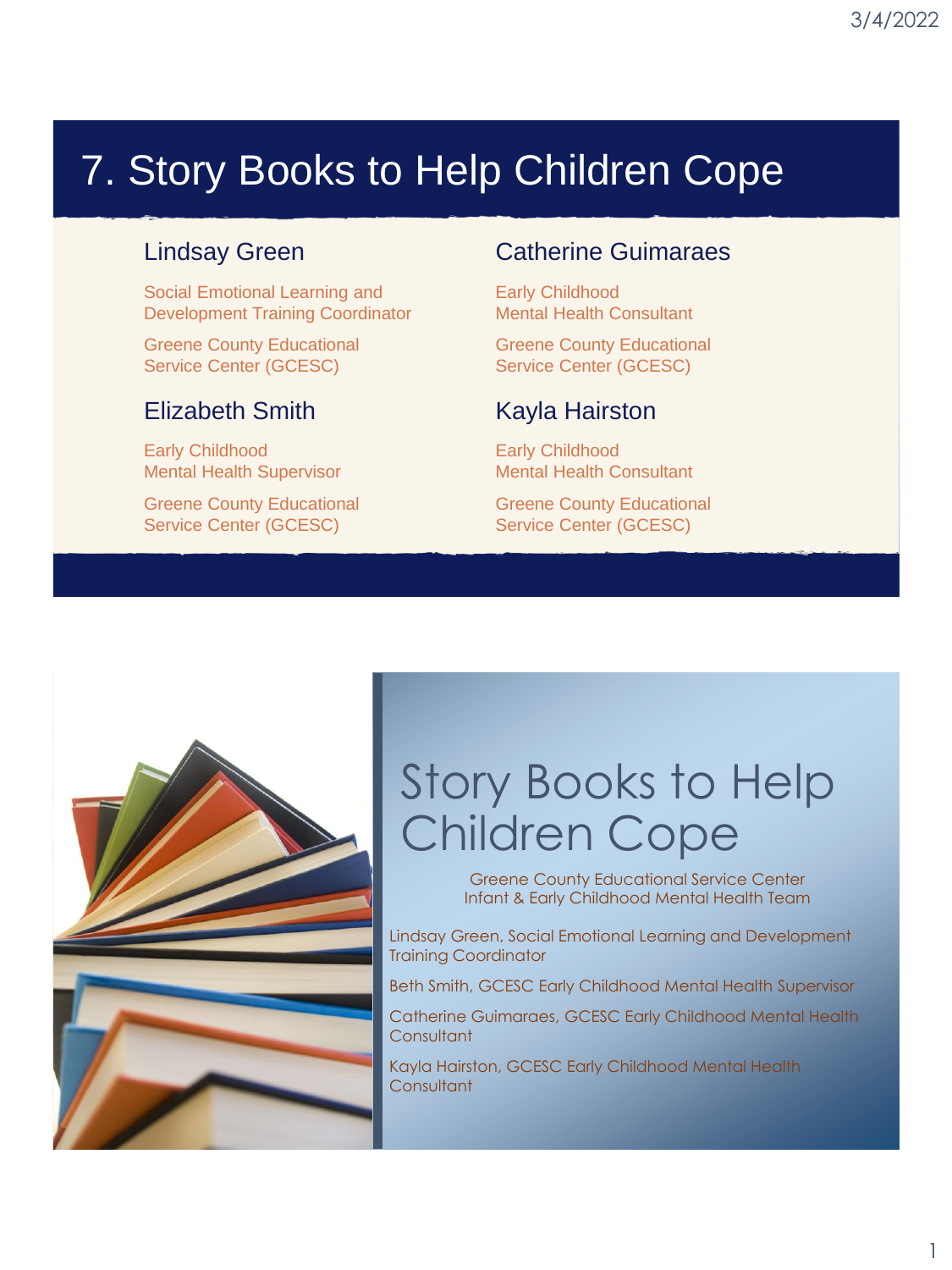### "One need not be a therapist to be therapeutic."

### Welcome!

**How do you feel when someone really, truly listens to you?**

Go to menti.com

Enter code:

**85 18 47 1**

Or just type it in the chat box!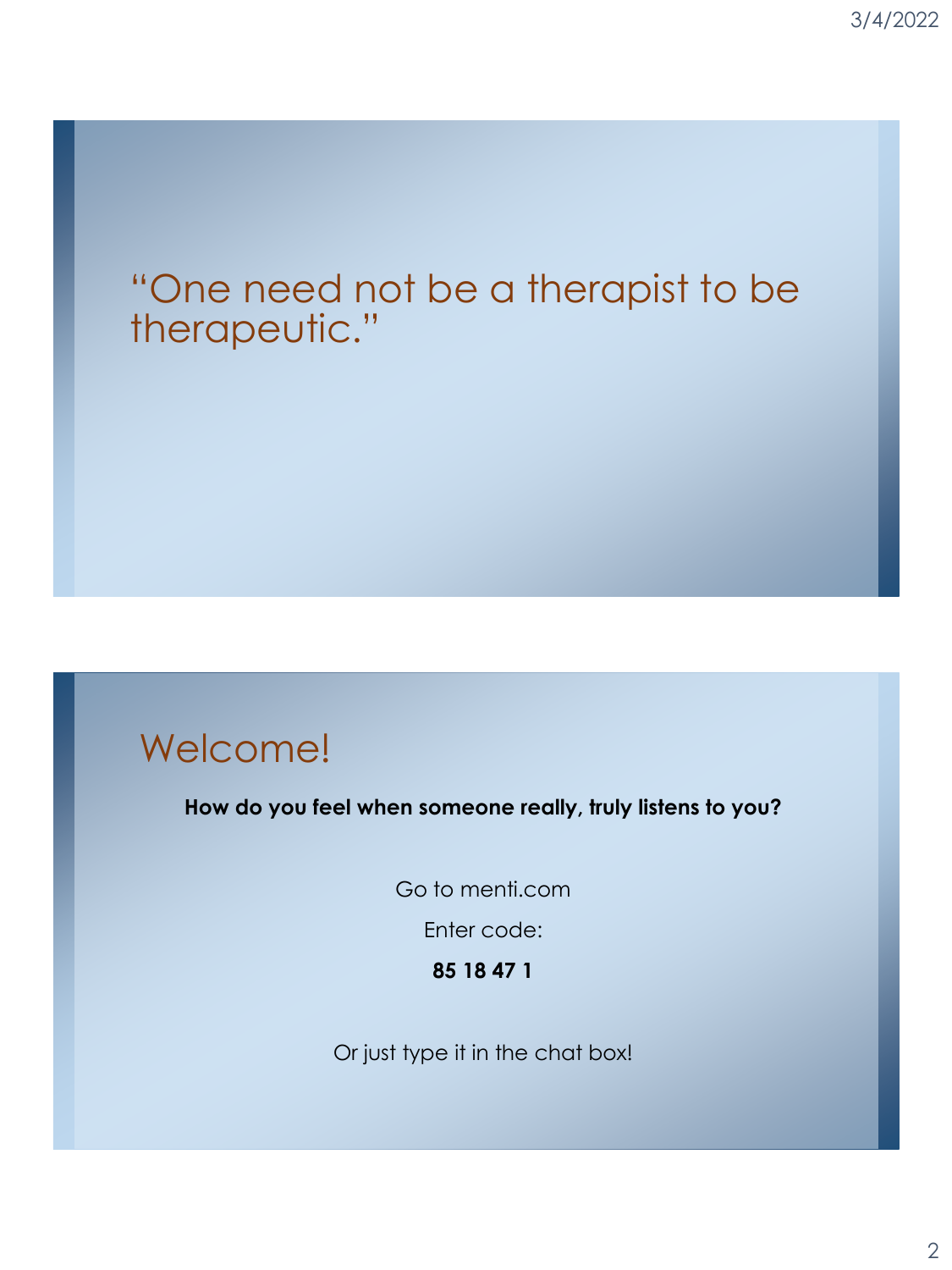#### Empathy **Skill of Empathy** The Skill of Empathy, which flows from the Power of Acceptance, helps us regulate our emotions. Our ability to offer empathy to ourselves and others in moments of upset stems from mental models formed in early childhood. **Experience distress** Return to other<br>interests and activities **Activate attachment** system **Emotional** л **Regulation** Attachment system<br>deactivated Seek comfort<br>from attachment figure **Experience stress reduction,<br>felt sense of safety, Safe Place** -Conscious Discipline

# A Felt Sense of Safety

- Sharing stories allows for children to express their feelings.
- Storytelling allows us to create connections
- The unraveling of a story...
	- Little bit, listen for understanding, little bit more
	- This person gets me!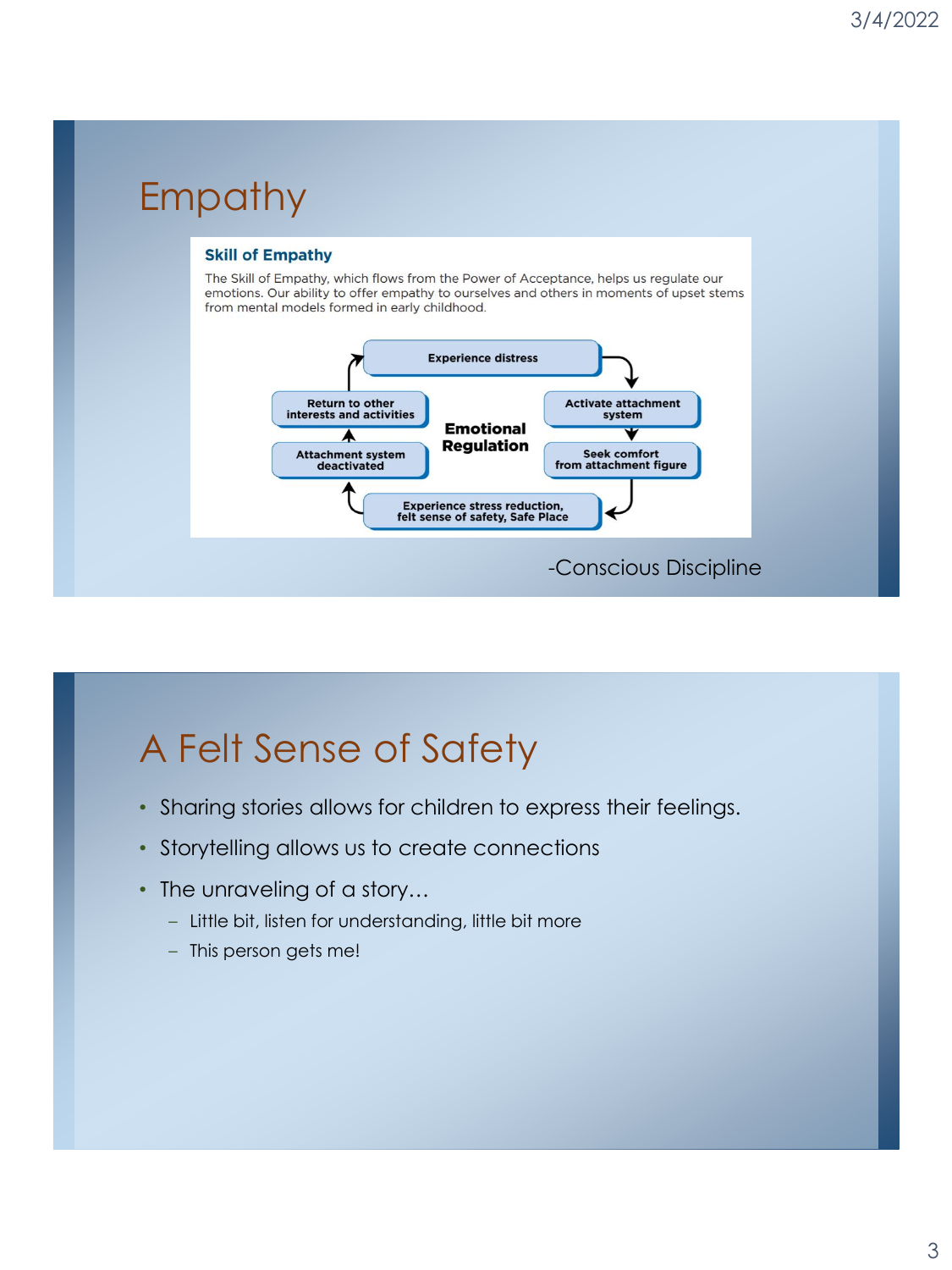## Setting the stage

Who, what, when, where, how does story time happen with your group of children?

- Who
	- Do children have the opportunity to talk as much as adults?
- What
	- What do you want children to takeaway?
- When
	- Is there time for free play and free discussion?
	- Create space for one on one opportunities?
	- If a story is shared at any moment of the day, is there an opportunity to stop and listen?
- Where
	- Are there cozy areas of your room for children to feel physically comfortable while they share?
	- Are there moments where you are sitting and observing during play when they have the opportunity to approach you?
- How
	- How do you show up?
	- Does your face match your heart?

## Which Story Books?

**Promoting Resilience** – *Bear Feels Scared*  by Karma Wilson

> *Go Away, Big Green Monster!*  by Ed Emberley

**Epidemics** – *Dakota's Mom Goes to the Hospital*  by Annie Thiel, Ph.D.

**Tornadoes** – *That Sky, That Rain* by Carolyn Otto

**Fires** – *The Little Fire Engine* by Lois Lenski

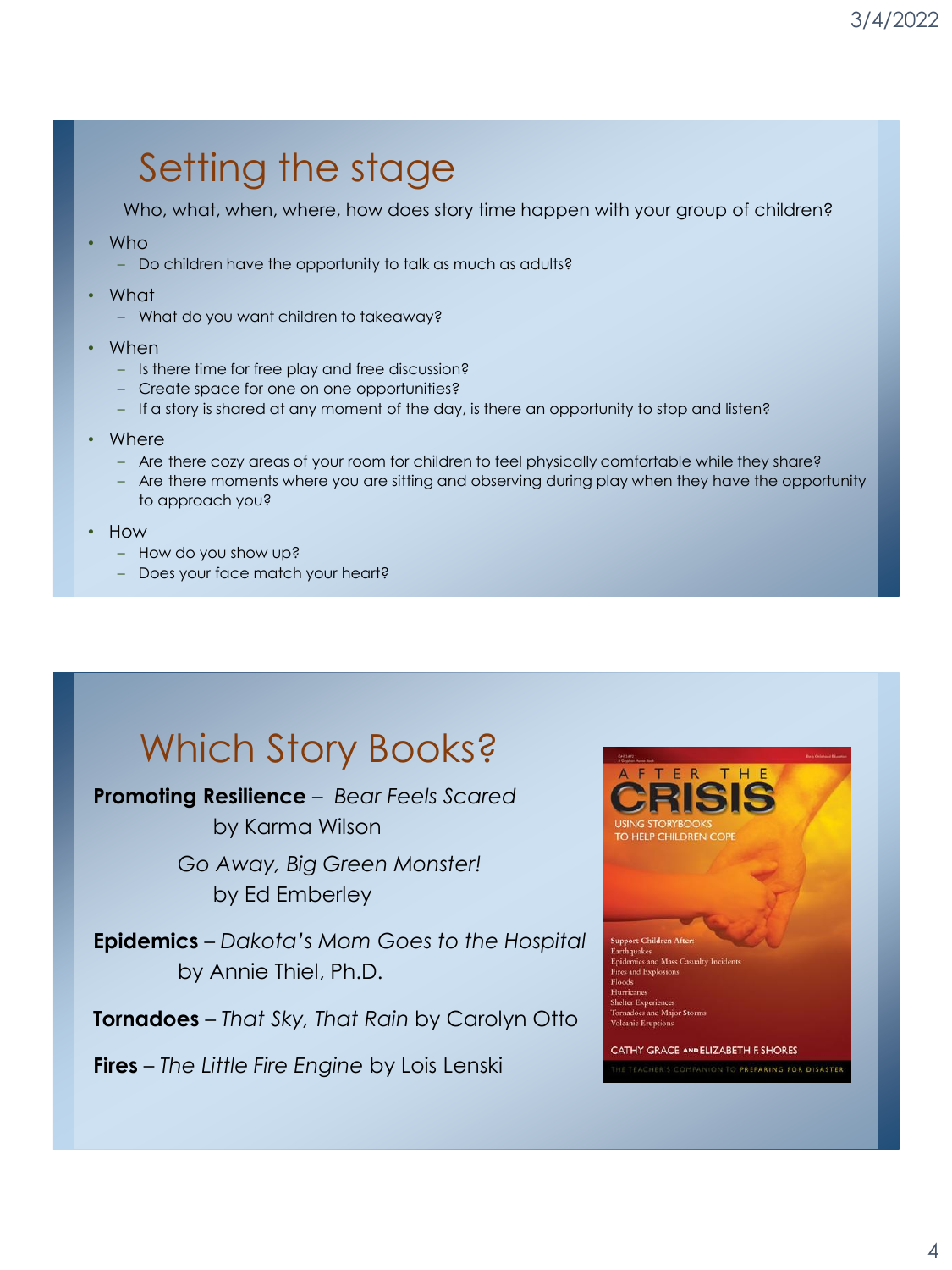# Which Story Books? (continued)

**Grief** – *The Fall of Freddie the Leaf* by Leo Buscaglia *Lifetimes* by Brian Melonie *The Invisible String* by Patrice Karst *Crying is Like the Rain* by Heather Feinberg *One Wave at a Time* by Holly Thompson **Car Accidents** – *I Remember Miss Perry* by Pat Brisson **Shelter Experiences** – *Fly Away Home* by Eve Bunting

## A Terrible Thing Happened

- Goes over some of the physical symptoms
- Feel safe naming it and talking about it
- Not our prescribed way, their way

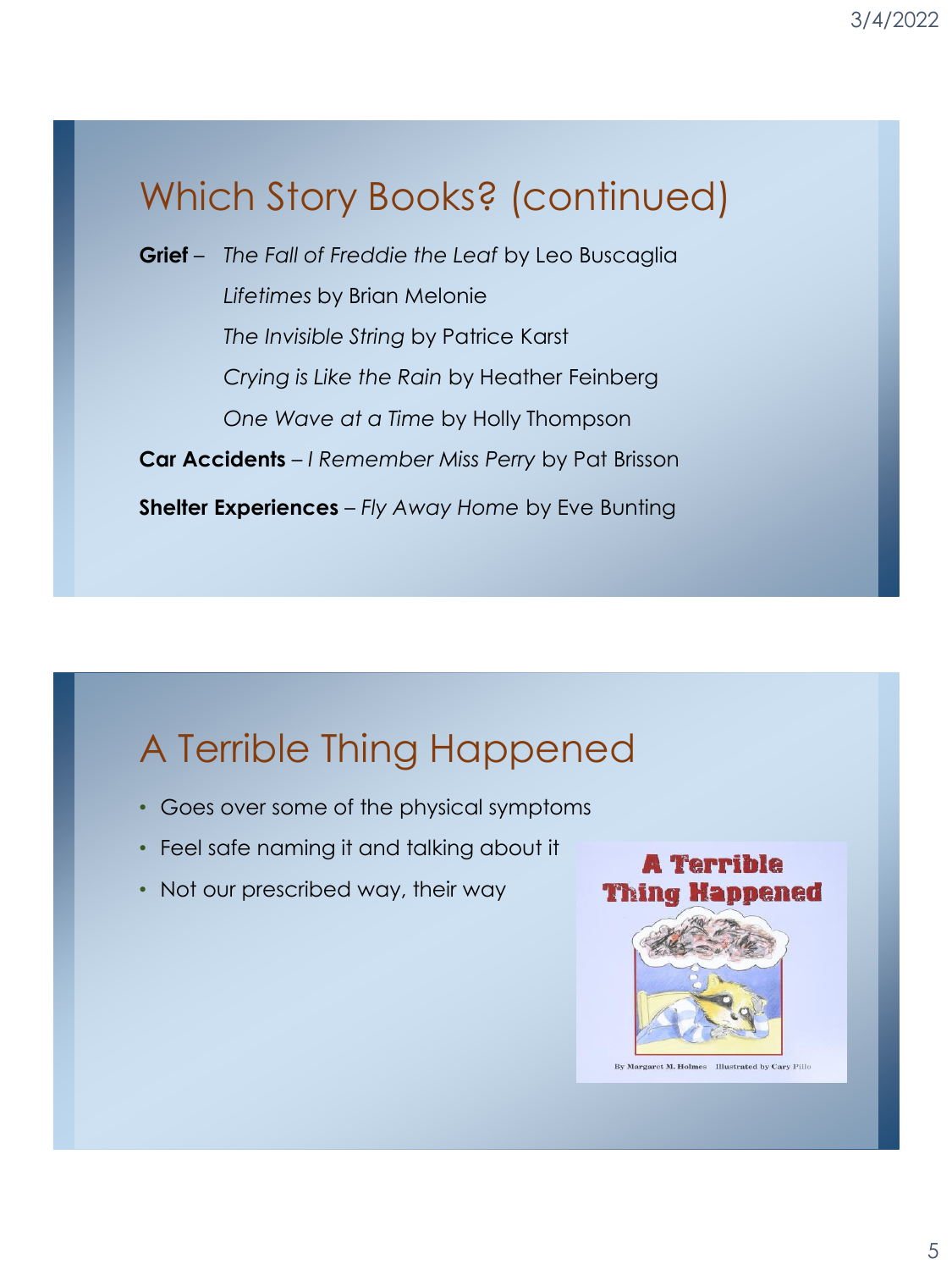### How to listen to one child in a large group?

- Lots of free play with sports casting so the child can feel seen, heard, and understood.
- Sharing time in group setting
	- "I want to make time for this story. Hold it in your mind until we finish and then you can tell me more!"
	- "This story is just for me to hear first. I'm going to finish this activity and then you can tell me in the safe place."
- Draw a picture of it
- Use co-teacher if possible
- Lots of empathy
- Talkers need to feel heard!
	- Think-pair-share?
	- Opportunities for one on one time?

### The Do's and Don'ts

- Do read the book before reading aloud to the class
- Do create a safe place with dolls, animals, or drawing materials for describing or recreating stories if they want to.
- Do use accurate language (no 'fluff')
- Do create time and space for the child to bring it up (Use 'This is really important and I want to make sure I can really listen.')
- Don't ask too many questions (Use 'Do you want to share anything else?')
- Don't interrupt
- Don't use platitudes (Use 'It is so hard.')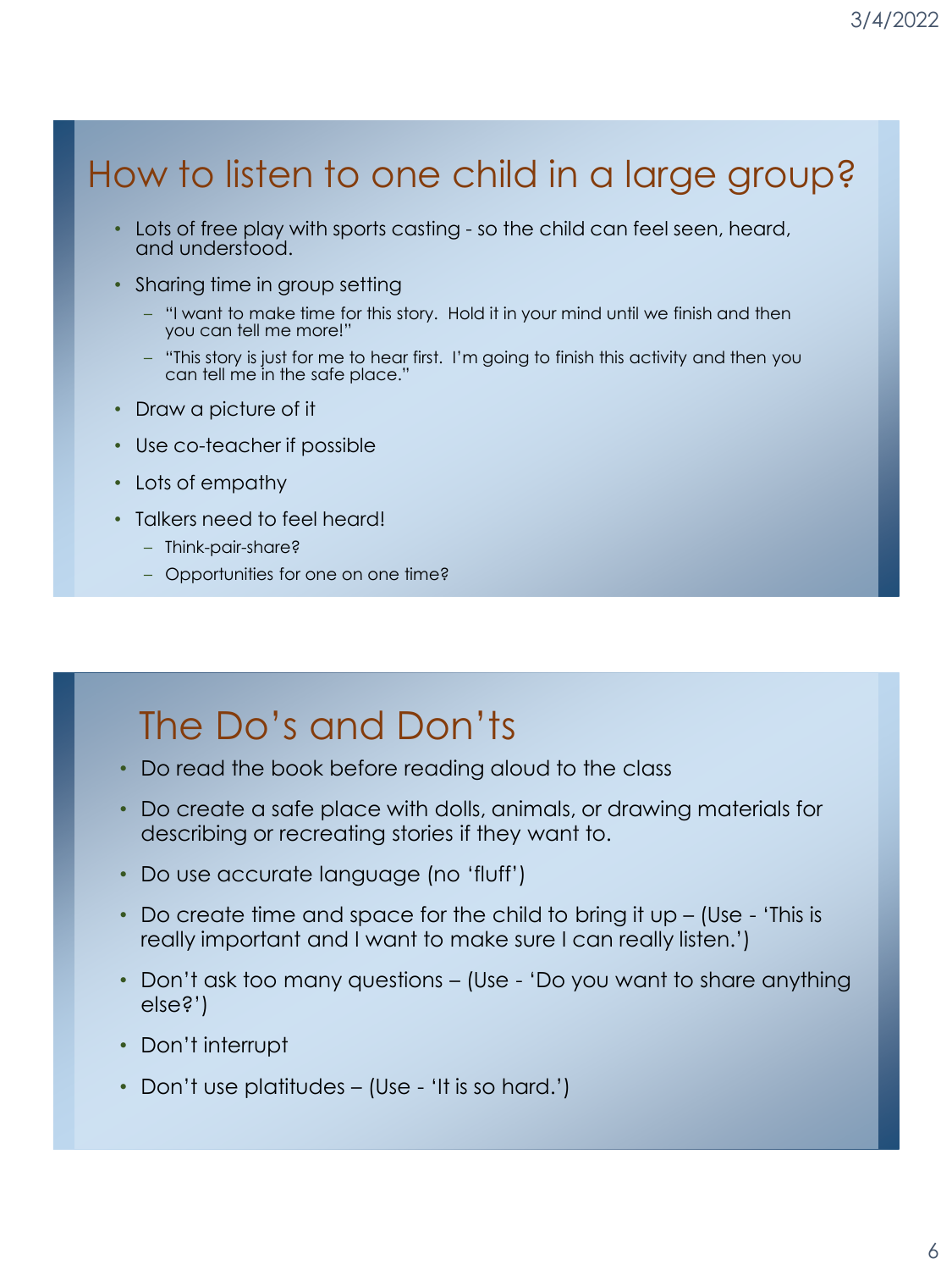# Avoid Re-traumatizing

- "Wow, that sounded really sad for you."
- "Thank you for sharing with me."
- "You were really brave to tell me about this."
- "Do you want to tell me more?"

Possibly summarize what they share.

### Our own trauma

- Recognize what triggers us
- Practice responding with a trusted friend or colleague
- Get support from another adult
	- Breathe and offer calm
	- Empathize
	- If still help listening, we can ask a colleague to listen with us or take over, without dismissing the child.